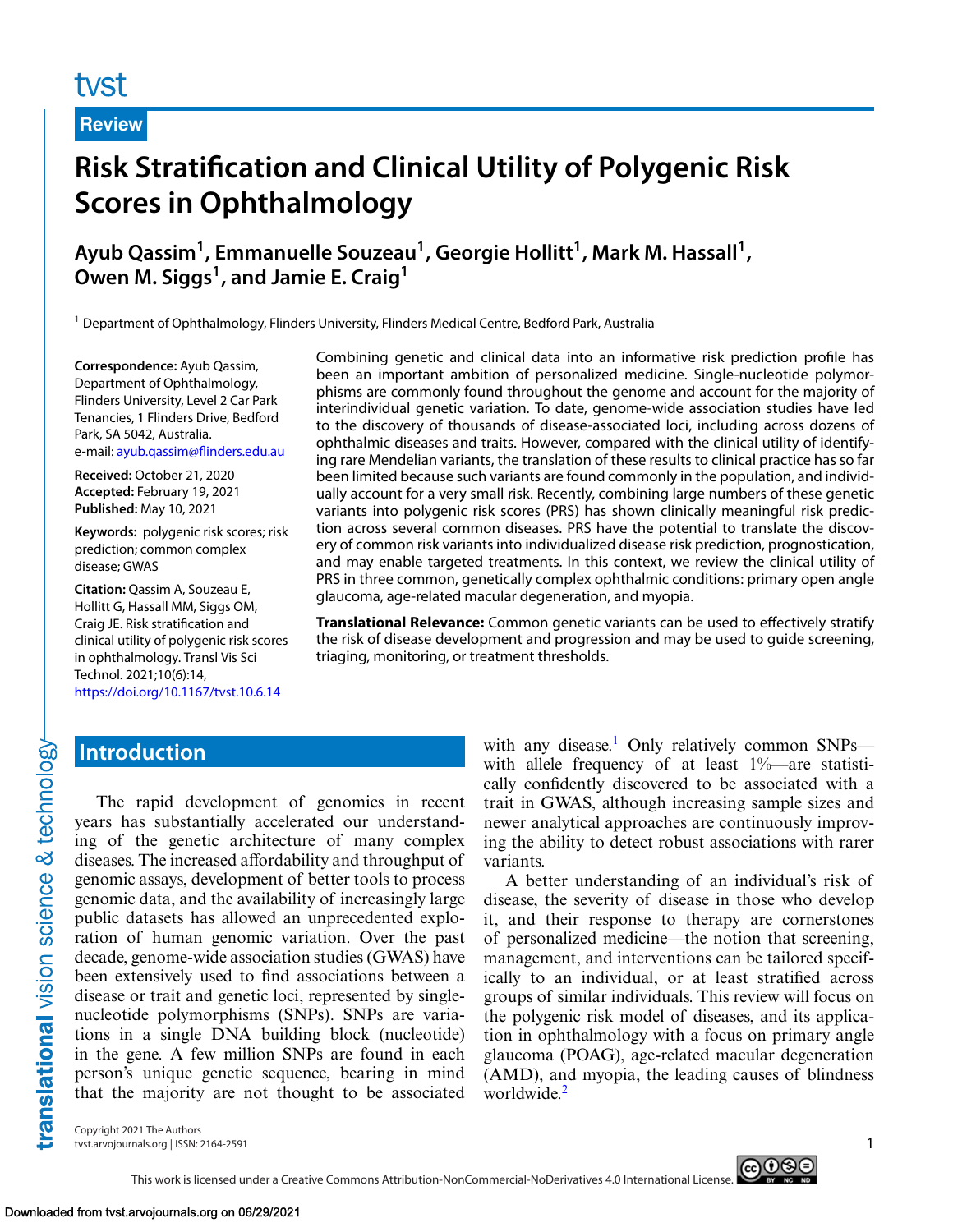#### **Polygenic Model of Complex Diseases**

Monogenic or Mendelian diseases are primarily driven by alterations in a single gene. These genetic variants are typically rare but have a high effect size and penetrance, meaning that they generally confer a high risk of developing the associated disease. For example, rare pathogenic variants in the *OPTN* (optineurin) gene and copy number variants of the *TBK1* (Tankbinding kinase 1) gene lead to familial normal tension glaucoma with highly penetrant autosomal dominant inheritance[.3,4](#page-9-0) Similarly, most retinal dystrophies arise from Mendelian variants and over 330 such retinal dystrophy genes have been identified, such as mutations in *RHO* (rhodopsin) leading to retinitis pigmentosa.<sup>[5](#page-9-0)</sup>

In contrast, complex diseases have a polygenic genetic architecture, which may involve hundreds or thousands of contributing genes. $6$  In these common complex diseases, each genetic variant has a relatively small effect and does not lead to the disease by itself. Therefore the discovery of these disease-associated genomic variants requires studies of large cohorts, especially for common variants with very small effect sizes. This is commonly the result of GWAS in which millions of genetic variants are studied across many thousands of individuals for association to a disease or trait. It is important to note that individual SNPs discovered by GWAS are relatively common in the normal population, often with a minor allele frequency above  $1\%$ . That is, these variants are present in at least  $1\%$ of the normal population if heterozygous, or slightly lower proportions accounting for homozygous people; thus the study of disease association of these variants requires a large and ideally well-phenotyped cohort. Disease association for rarer variants requires a different approach such as linkage mapping or whole-exome sequencing of families with the same rare disease. Many common adult-onset diseases have polygenic and environmental contributions, including POAG, AMD, type 2 diabetes, dyslipidemia, and coronary artery disease. $6-10$  For example, although there is a strong genetic contribution to AMD risk, smoking has been well established as a key modifiable environmental risk factor for the development and progression of AMD.<sup>[11,12](#page-9-0)</sup>

Although each SNP explains only a small proportion of genetic risk and heritability, the additive effects of tens or hundreds, up to hundreds of thousands in some studies, of SNPs amount to a risk equivalent to a single monogenic variant.<sup>13</sup> Furthermore, common variants of very small effect sizes are difficult to isolate statistically from noise in GWAS, yet they still contribute to disease risk and account at least partially for the missing heritability unexplained by the currently discovered variants.<sup>14</sup> As larger studies discover additional loci,  $8,9,15$  it is evident that SNPs with small effect sizes conjointly play a significant role in genetic risk.<sup>[16](#page-9-0)</sup> The complex interplay of these genetic networks and the effect of one locus on multiple phenotypes (termed pleiotropy), likely owing to their involvement in a shared biological pathway, as well as environmental influences are important in the development of complex traits. $16,17$ 

#### **Development of Polygenic Risk Scores**

A polygenic risk score (PRS)—also known as a genetic risk score—is a quantitative probabilistic summary of an individual's genetic susceptibility to a disease or trait [\(Fig.\)](#page-2-0). In its simplest form, it is a sum of the number of risk alleles carried by an individ-ual.<sup>[18](#page-9-0)</sup> More commonly, the variants are weighted by their magnitude of effect on the disease or trait—the estimated regression coefficient of the variant—based on the summary statistics of the GWAS[.18](#page-9-0) This allows the risk score to reflect the effect size of the variants in addition to their total numbers, and therefore is a more accurate risk predictor.

Disease-associated SNPs included in a PRS are discovered via GWAS, in which several million SNPs are statistically compared with a disease (case–control setting) or phenotype. To minimize false discovery from multiple testing, a stringent genome-wide *P* value threshold of  $5 \times 10^{-8}$  is used in discovery studies, and *P* value adjustment methods such as Bonferroni correction are used for validation studies. However, SNPs with borderline significance not meeting the genomewide threshold may still be associated with disease,  $16,19$ thus a PRS may improve the estimate of the "true" genetic risk and predictive power by including a larger number of SNPs using more lenient statistical thresholds.[18](#page-9-0) To account for correlated and coinherited SNPs (said to be in high linkage disequilibrium [LD]), SNPs that are in high LD to others are usually excluded via *P* value thresholding; alternatively, LD is modeled into the PRS mathematically using methods such as LDpred or lassosum. $20,21$ 

When applied in a clinical context, the raw number of an individual's PRS (e.g*.*, 12.395) is not intuitive to interpret, and so is better presented as their percentile risk relative to the normal population or study cohort (e.g., 90th percentile). For instance, a person in the 90th percentile of a weighted PRS carries disease-associated alleles whose combined effect sizes—i.e., the genetic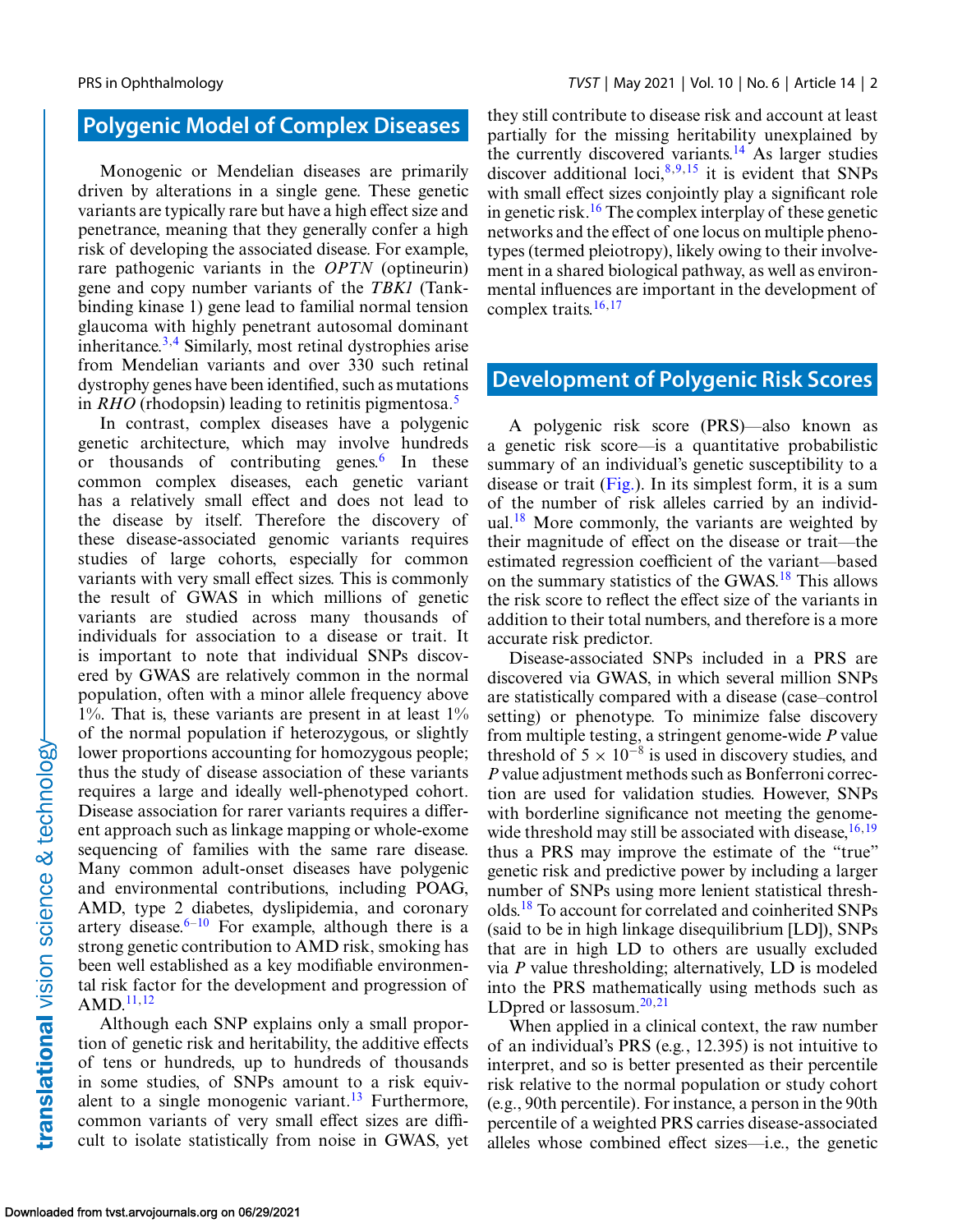<span id="page-2-0"></span>

**Figure.** Development and clinical utility of a PRS for a sample disease.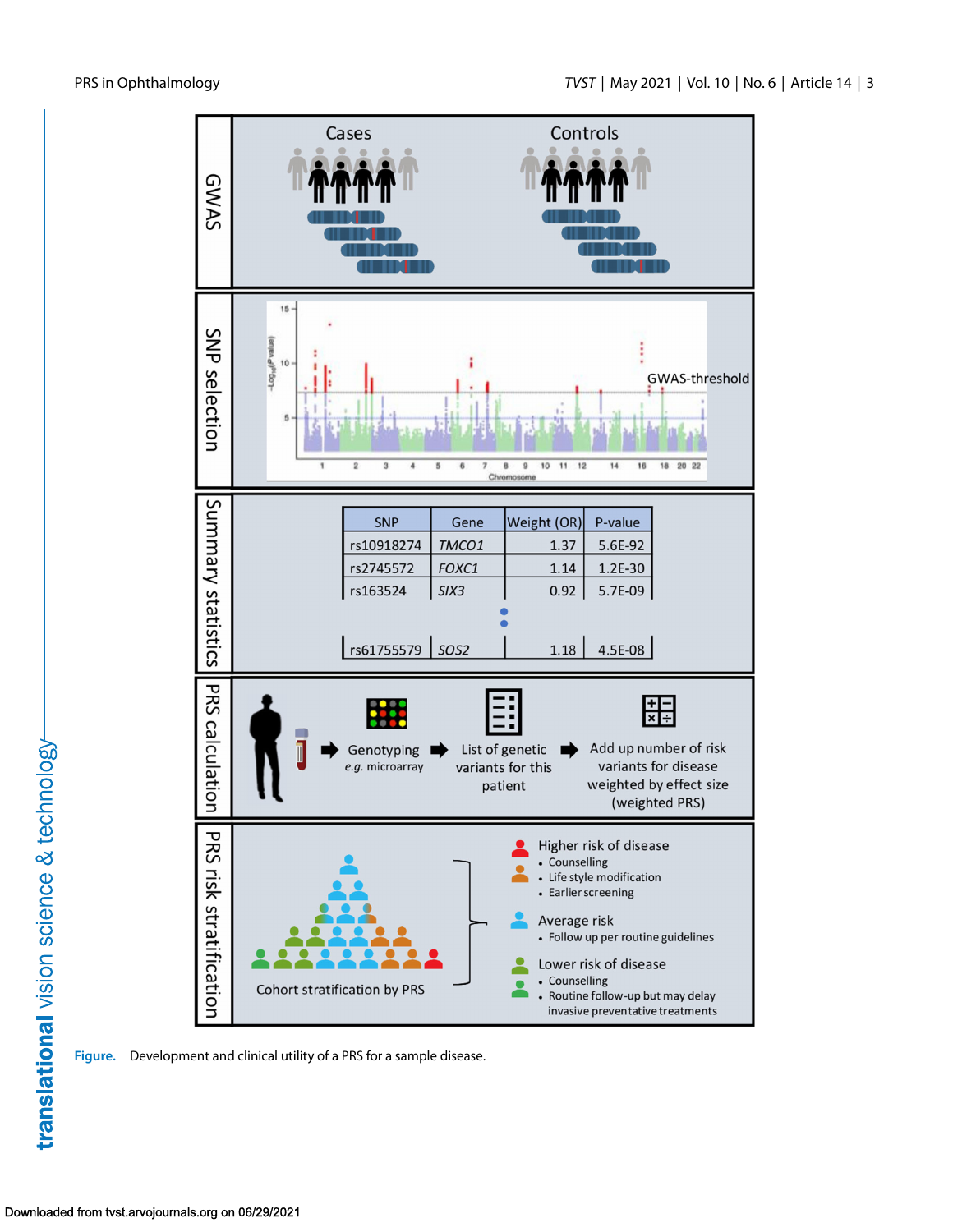burden—exceeds that of 90% of the normal population or study cohort. A commonly used PRS stratification method is quintiles, in which the bottom 20% is considered low risk, the top 20% as high risk, and the rest as intermediate risk.<sup>9,13,[22,23](#page-10-0)</sup> Similarly, tertile or decile groups may be used. Importantly, a PRS allows disease risk stratification but is never a diagnostic tool: its clinical utility is best achieved when combined with demographic and/or clinical factors usually evaluated in routine clinical risk assessment.

Authors sometimes seek to quantify the utility of a PRS using the area under the receiver operating characteristic curve (AUC). AUC is a summary statistic that indicates the discriminatory powers of a test to differentiate a binary outcome or set of categories. Mathematically, it is calculated as the area under the curve fitted to all the test sensitivities for each corresponding specificity (often one minus specificity). It can be used to set an optimal test threshold for maximized sensitivity or specificity. Although commonly reported in the PRS literature, the AUC has been justifiably criticized because of its lack of clinical interpretation—it is a metric of test performance in the study cohort and does not inform the individual about their risk, nor does it quantify the magnitude of risk.<sup>24</sup> Furthermore, from a clinical point of view, PRS is best suited as a genetic disease risk probability index (e.g., on a continuous spectrum of risk) as opposed to the dichotomous end-point approach commonly used in AUC calculations. In the case of age-related diseases such as POAG and AMD, a limitation of any dichotomous end-point study is the uncertain likelihood of younger individuals developing the disease in question later in life, which can be mitigated to some extent by prespecified age thresholds. Instead, the utility of the PRS can be reported by how informative it is in identifying high-risk individuals compared with low-risk or average-risk individuals. This can be done by reporting the odds ratio (OR) of developing the disease between the genetic risk groups and in reference to the general population risk, or additionally, by reporting the PRS association to a disease-specific metric, such as the age of diagnosis, or other measures of severity.

# **Clinical Utility of the PRS in Ophthalmology**

The clinical utility of PRS relies on its ability to effectively identify individuals who would benefit from modified screening approaches for disease detection (frequency or age threshold for screening tailored to risk group) or interventions for disease management or progression (e.g., prioritization of therapeutic interventions, and management of risk and benefits of interventions). In nonophthalmic diseases, the clinical utility of PRS has been mainly reported in cardiovascular diseases, diabetes, inflammatory bowel diseases, cancers, and psychiatric conditions. $13,25-29$  $13,25-29$ For instance, disease risk stratification by PRS is effectively able to identify individuals at the highest risk of developing coronary artery disease, stroke, atrial fibrillation, and type 2 diabetes.<sup>[13,](#page-9-0)[28](#page-10-0)</sup> This allows early intervention with lifestyle modification or medications, which has been shown to attenuate disease risk in highrisk individuals.[28,30,31](#page-10-0) For example, statin therapy has a greater absolute risk reduction of primary coronary heart events in high-risk PRS individuals than intermediate or low-risk groups.<sup>22</sup> Furthermore, screening programs, particularly for breast, prostate, and colorectal cancers, can be effectively personalized to the individualized risk based on PRS and demographic stratification.<sup>26,32</sup> An overview of personalized clini-cal utility of PRS has been reviewed elsewhere.<sup>[33](#page-10-0)</sup> We will review the potential clinical utility of PRS in three common, genetically complex ophthalmic conditions: POAG, AMD, and myopia.

#### **Primary Open Angle Glaucoma**

Glaucoma is the leading cause of irreversible blindness worldwide affecting over 64 million people and expected to increase in prevalence with the aging population.[34](#page-10-0) Primary open angle glaucoma is the most common subtype, in which the iridocorneal angle is open and there is no secondary cause of elevated intraocular pressure (IOP). It is one of the most heritable of all common diseases,  $35$  and first-degree relatives of individuals with POAG are at 9.2-fold higher relative risk of developing glaucoma.<sup>36</sup> The study of the genetic architecture of POAG has been complemented by genetic association studies of related ocular traits associated with POAG — termed *endophenotypes* namely IOP and optic disc nerve head morphology such as the vertical cup-to-disc ratio (VCDR). $37$  POAG and its endophenotypes are highly heritable with recent association studies reporting over 100 loci associated with IOP, over 50 with VCDR, and over 100 correlated with POAG.<sup>[15,](#page-9-0)[38,39](#page-10-0)</sup>

The high heritability of POAG and its correlated endophenotypes, in addition to the effectiveness of early intervention (e.g., topical medications, laser, or incisional surgery) to prevent otherwise irreversible vision loss, has made POAG a focus of PRS stratification. The earliest studies have demonstrated significant but modest discriminatory powers for a glaucoma PRS. $40-42$  In 2015, Tham et al. $41$  developed a glaucoma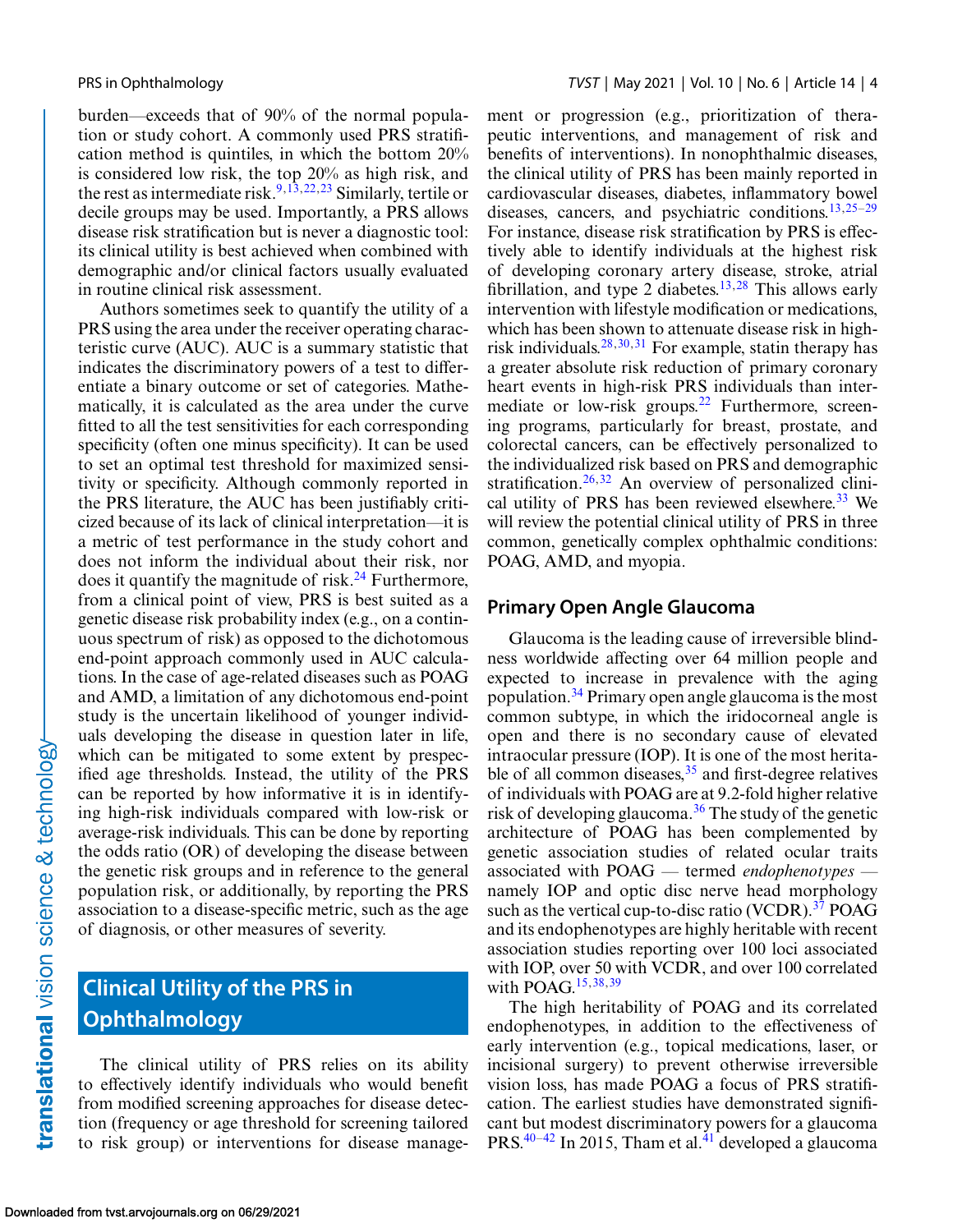PRS combining seven IOP-associated and 18 VCDRassociated SNPs known at the time, and reported a modestly higher odds of developing POAG in the top tertile of the PRS relative to the bottom tertile in a multiethnic cohort from Singapore (IOP-PRS OR, 2.50; 95% confidence interval [CI], 1.54–4.02; VCDR-PRS OR, 2.31 [95% CI, 1.50–3.55]). Mabuchi et al.<sup>[40](#page-10-0)</sup> conducted an unweighted PRS utilizing nine IOPassociated SNPs in a Japanese cohort and reported a modest association with higher tension POAG (OR per risk allele =  $1.12$ ; 95% CI, 1.01–1.24). These early studies were limited by including only a small number of SNPs in the PRS and applying it to relatively small POAG cohorts. Mabuchi et al. $40$  also did not weight the loci effect size—an approach now superseded by weighted PRS.<sup>[18](#page-9-0)</sup>

Backed up by larger GWAS, recent glaucoma PRS studies have utilized an increasingly larger number of variants associated with POAG and its endophenotypes. MacGregor et al. $^{15}$  $^{15}$  $^{15}$  generated a PRS using 101 IOP-associated SNPs and two previously reported VCDR-associated SNPs, and showed that the top PRS decile of an independent Australian case–control glaucoma cohort had a significantly higher risk of POAG relative to the bottom decile (OR, 5.6 [95% CI,  $(4.1 - 7.6)$ . This magnitude of risk was previously only reported for rarer monogenic variants. $43$  Gao et al. $44$ constructed an inclusive PRS using 1691 SNPs associated with IOP using a more lenient statistical threshold (*P* < 5 × 10<sup>-5</sup>) and reported a six-fold higher POAG risk in the top quintile relative to the bottom quintile of an internal validation dataset (OR, 6.34 [95% CI, 4.82–8.33]). This improved risk prediction can be attributed to a more inclusive SNP selection in the PRS; however, a limitation of this approach was that the test cohort and the GWAS discovery cohort were both from the UK Biobank and thus share geographic, temporal, and methodological properties. We recently reported a PRS derived from 146 IOPassociated SNPs to be associated with higher maximal IOP, younger age of glaucoma diagnosis, more family members affected, and higher treatment intensity in an independent Australian cohort.<sup>[23](#page-10-0)</sup> These findings were also validated in an independent cohort of early glaucoma cases, further supporting the utility of IOPderived variants in glaucoma risk stratification.<sup>23</sup>

Another PRS constructed from 68 VCDRassociated SNPs applied to a Latino population showed a relatively modest risk of POAG (OR, 1.75  $[95\% \text{ CI}, 1.09-2.81]$  for the top quintile relative to the bottom quintile). $45$  This is likely owing to input SNPs being derived from GWAS of primarily European and Asian ancestries, which are unlikely to capture all risk variants relevant to the Latino population. Additionally, VCDR variants alone have a lower discriminatory power in identifying POAG and highlights the importance of utilizing multiple glaucoma endophenotypes at a more inclusive statistical threshold. Most recently our group reported a comprehensive POAG PRS utilizing multiple correlated traits (glaucoma diagnosis, IOP, and optic disc diameter adjusted VCDR) inclusive of 2673 uncorrelated SNPs. In an independent case–control POAG cohort, individuals in the top decile of the PRS distribution had 14.9-fold higher risk (95% CI, 10.7–20.9) of glaucoma relative to the bottom decile, along with an even greater risk in hightension glaucoma cases only (top decile vs. bottom decile of the PRS OR, 21.5, 95% CI, 12.5–37.0).<sup>[38](#page-10-0)</sup> The addition of PRS significantly improved glaucoma risk prediction compared with a model with age and sex alone, which supports the added utility of PRS compared with demographic risk factors in risk stratification (AUC 0.76, 95% CI, 0.72–0.81 vs. 0.71, 95% CI, 0.67–0.76;  $P = 2.8 \times 10^{-4}$ .<sup>38</sup>

The transferability of glaucoma PRS—which are currently primarily derived from European ancestry individuals—have been studied in South Asian and African cohorts. Our aforementioned European ancestry–derived multitrait glaucoma PRS was predictive of glaucoma in the South Asian Ancestry individuals of the UK Biobank (AUC  $= 0.76$  in a model with age and sex,  $95\%$  CI, 0.73–0.79).<sup>38</sup> PRS based on glaucoma-associated loci discovered in European or Asian cohorts have shown to have transferability in risk predicting glaucoma risk in African cohorts. $46-48$ Bonnemaijer et al.<sup>[47](#page-11-0)</sup> reported that a weighted PRS inclusive of 15 glaucoma-associated SNPs was associated with POAG in an African ancestry cohort (OR 1.59, 95% CI, 1.26–1.93), whereby the top PRS quintile had a two-fold increase in POAG risk relative to the bottom PRS quintile. Interestingly, despite the predictive ability of the weighted PRS, none of these loci were individually associated with POAG in this cohort. $47$ This is in keeping with the GWAS results reported by Hauser et al., $49$  whereby the majority of POAG risk loci previously identified in European cohorts had a significantly smaller effect sizes and statistical significance in African ancestry individuals. Thus the predictive ability of the PRS would improve by identifying ancestry-specific variants (which may be not be the same variants identified in European ancestry only GWAS due to transethnic LD patterns) and improving fine mapping to identify causal variants. $48$ It is encouraging that the current PRS show some evidence of transethnic transferability despite the limitations of ethnic diversity in the discovery cohorts and the variability in effect sizes of risk loci between ancestries.[49](#page-11-0)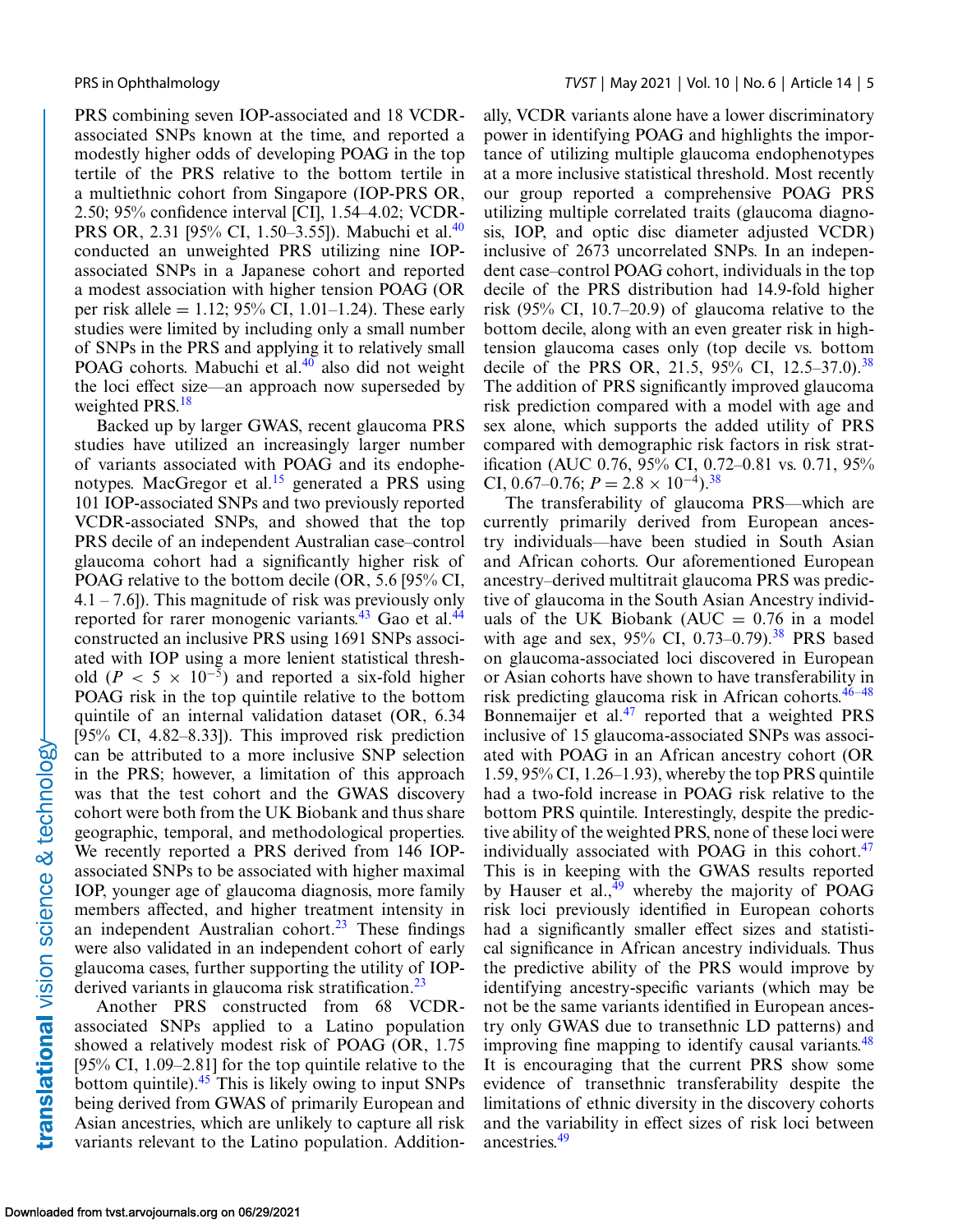The natural history of POAG and the benefits of early intervention make glaucoma a compelling disease for further clinical trials of PRS testing. Our study demonstrated that the glaucoma PRS was associated with a younger age of glaucoma diagnosis with individuals in the top decile being diagnosed on average 7 years earlier than the bottom decile group.<sup>[38](#page-10-0)</sup> This is in keeping with the results from another POAG PRS study that utilized 12 POAG-associated SNPs reporting younger age of POAG diagnosis (5 years younger on average in the top 5% of the PRS relative to the bottom 5%).<sup>50</sup> Another study showed a similar trend in the age of diagnosis in a Japanese POAG cohort, using a PRS inclusive of 17 IOP-related variants. $51$ Furthermore, our findings showed structural progression of early glaucoma and likelihood for incisional surgery in individuals with advanced glaucoma and high PRS, even after adjustment for known risk factors of progression of age and  $IOP<sup>38</sup>$  $IOP<sup>38</sup>$  $IOP<sup>38</sup>$  We also reported that individuals with a high IOP-associated PRS had a higher early-morning and outside office hours IOP even after adjustment for a clinically measured IOP, whereby individuals in the highest quintile of the PRS were 5.4-fold more likely  $(95\% \text{ CI}, \text{ of OR } 1.3-23.6)$  to have early-morning IOP spikes relative to the lowest quintile[.52](#page-11-0) Interestingly, this association was stronger using a PRS exclusive to IOP-associated variants than a more comprehensive glaucoma PRS, suggesting an added benefit of trait-specific PRS in predicting phenotypic variations of a disease.<sup>52</sup> Ultimately, a comprehensive and validated glaucoma PRS may be used to personalize glaucoma monitoring and management in high-risk compared with average- or low-risk individuals.

Currently, genetic testing can be done in earlyonset glaucoma cases to identify individuals and their relatives at a higher risk of glaucoma. $53$  Individuals carrying variants in genes known to cause early-onset glaucoma such as *MYOC* would benefit from genetic counseling and a personalized approach to screening and management. Further, common variants may influence the penetrance of incompletely penetrant "monogenic" variants. Our aforementioned PRS effectively stratifies cumulative glaucoma risk in *MYOC* p.Gln368Ter carriers, the most common diseasecausing variant for POAG, with individuals in the highest tertile of the PRS having six-fold increase in absolute risk of glaucoma by age 60 years relative to the lowest tertile.<sup>38</sup>

The latest glaucoma PRS risk stratification is promising in identifying individuals not carrying single high-impact variants to be at a higher risk of developing advanced glaucoma and disease progression.<sup>23,38</sup> A PRS-based risk stratification will be more effective in combination with demographic risk factors and may be best applied to older individuals (50 years or older), those with a family history of glaucoma, or those who may have optic disc features suspicious of developing glaucoma[.54](#page-11-0) In addition, PRS may aid in triaging referrals of "glaucoma suspects" to specialists by identifying high-risk individuals prior to clinical review, resource allocations in light of increasing glaucoma prevalence, and potentially a targeted screening program.<sup>54</sup>

#### **Age-Related Macular Degeneration**

AMD is known to be a highly heritable disease, and a recent large GWAS has discovered genetic variations distributed over 34 loci accounting for over half of the disease heritability. $8$  Although AMD is a complex disease with several common and rare genetic variants associated with the disease, variants in the genes *ARMS2/HTRA1* and *CFH* account for a much larger risk than other genes. $8$  The AMD-associated variants in these genes are common in individuals of European ancestry (minor allele frequency of 20%–40%), and each account for a two- to three-fold increased risk of  $AMD.<sup>8,55</sup>$  $AMD.<sup>8,55</sup>$  $AMD.<sup>8,55</sup>$  $AMD.<sup>8,55</sup>$ 

The discovery of relatively large-effect size genetic variants for AMD has led to a great interest in developing models of disease prediction, including those incorporating environmental and ocular risk factors. $8,55-57$  $8,55-57$ For instance, a model with 26 AMD-associated SNPs alongside age and sex was highly predictive of late AMD (AUC, 0.82; 95% CI, 0.79–0.86), outperforming nongenetic risk models (AUC, 0.78; 95% CI, 0.74– 0.82).[58](#page-11-0) After the discovery of additional AMD risk variants using a GWAS of 16,144 AMD patients, Fritsche et al. $8$  reported an AMD PRS including 52 AMD-associated SNPs (of which seven were rare variants with minor allele frequency  $\langle 1\% \rangle$ , in which individuals in the highest decile had a 44-fold higher risk of developing advanced AMD relative to the lowest decile. Of note, this magnitude of risk is likely an overestimate as the test dataset was a modeled general population derived from the discovery case–control dataset.

Several studies have used PRS and known ocular and environmental risk factors to stratify AMD progression risk: the majority focusing on variants strongly associated with AMD such as those in *CFH* and *ARMS2*. [59–63](#page-11-0) For instance, the presence of two or more risk alleles in *CFH* and/or *ARMS2* was associated with progression of AMD during a 10 year follow-up (OR, 2.03; 95% CI, 1.46–2.81), which appeared to be synergistic with known environmental risk factors. $60$  More broadly, a recent machine learning–derived model inclusive of PRS, age, diet,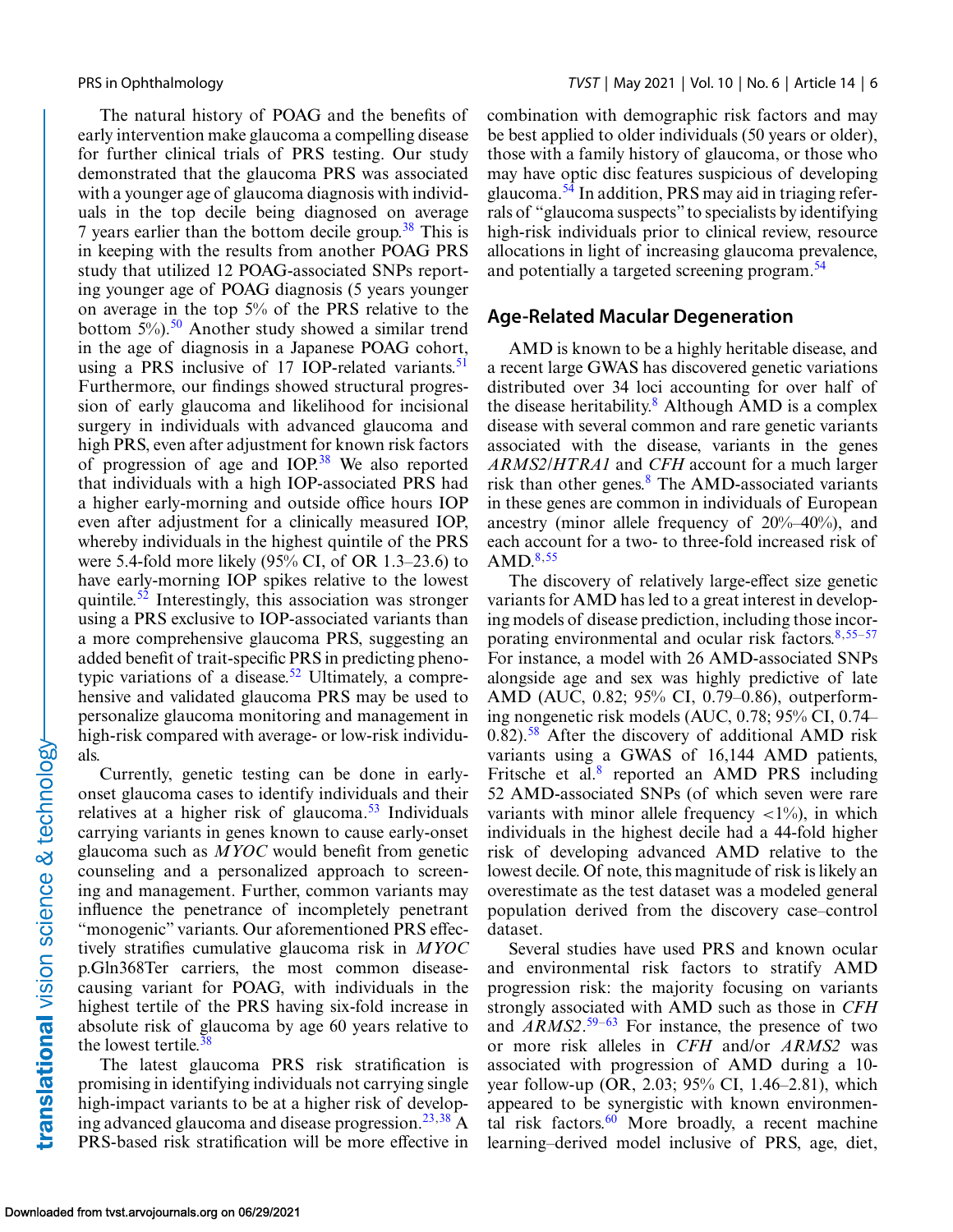smoking, education, and ocular measurements was found to be highly predictive of incident advanced AMD at 5, 10, and 15 years follow-up (AUC, 0.92; 95% CI, 0.90–0.95 at 10 years).<sup>[64](#page-11-0)</sup>

As observed in POAG and many other conditions, the inclusion of additional AMD risk variants in a PRS improves its predictive performance. Ding et al.<sup>57</sup> used a PRS comprising 34 AMD-associated SNPs to stratify the risk of progression to late AMD over up to 10.3 (SD 1.7) years. There were markedly increased rates of progression to late AMD in individuals at the highest quartile of the PRS (50% progression) compared with the lowest quartile (6.9% progression) and the intermediate group (22% progression), which was further replicated in an independent cohort.<sup>57</sup> Similarly, an AMD PRS predicted second-eye involvement in unilateral AMD cases in a Japanese cohort (51% 10-year hazard rate in the top decile vs. 2.3% in the lowest decile). $65$  Another PRS comprising all 52 AMD-associated variants was applied to an independent prospective German cohort of AMD patients, and was associated with drusen load in agreement with earlier reports from the AREDS cohort. $66,67$ Moreover, the 52-variant PRS was associated with drusen progression in individuals with low drusen load at baseline, and both drusen and AMD progression to late disease in those with intermediate drusen load during the mean  $6.5$  years of follow-up.<sup>[66](#page-11-0)</sup>

Seddon and Rosner<sup>[68](#page-11-0)</sup> have incorporated 13 AMDassociated risk loci into a predictive model including known demographic and ocular risk factors (baseline AMD grading) in the AREDS cohort and further validated this in an independent longitudinal AMD cohort. This risk model was predictive of AMD progression to advanced disease (AUC, 0.90 over 12 years), geographic atrophy (AUC, 0.87), and neovascular disease (AUC, 0.86). Of note, both common and rare genetic variants were included in the model; these variants are only a subset of the known AMDassociated risk loci because the authors used a stepwise regression approach with *P* value thresholds as the inclusion criteria for genetic variants. $68$  This approach is useful for optimizing variable selection in the model but excludes small effect-size variants, which may additively infer additional risk. The authors further investigated the added utility of PRS in a nongenetic risk model using the Net Reclassification Improvement method, in which predicted risk stratification at baseline is compared with progression outcome between two models. The model incorporating PRS improved the classification of eyes that ultimately progressed to AMD, with progressing eyes more likely to be classified as high risk, and nonprogressing eyes as low risk, when genetic factors were considered. For instance, 63% of eyes that progressed while being classified as "medium risk of progression" (10%–30% risk over 10 years) in a nongenetic model, were more appropriately identified as "high or very high risk of progression" by the addition of genetic loci to the model. $68$ This highlights the improved risk stratification and added clinical utility of an AMD PRS compared with known demographic and ocular risk factors.

In summary, an AMD PRS incorporating all possible loci vastly improves on existing clinical risk stratification for both disease onset and progression. However, aside from antioxidant and mineral supplementation, there are no effective early therapies in dry AMD.[69](#page-12-0) Despite this, AMD risk factor modification such as smoke cessation and weight loss may be valuable interventions in high-risk individuals. This has previously led the American Academy of Ophthalmology to recommend against routine genetic screening for complex diseases such as  $\text{AMD}^{70}$  $\text{AMD}^{70}$  $\text{AMD}^{70}$  Of note, this recommendation was published in 2012 and does not consider the evolving evidence for using the PRS in risk prediction.

#### **Myopia**

The etiology of myopia is complex, with both environmental and genetic factors, as well as the interaction between them, contributing to the clini-cal presentation of myopia and its progression.<sup>[71](#page-12-0)</sup> Our understanding of common genetic variants associated with myopia is largely derived from GWAS using refractive error as a continuous variable (measured as spherical equivalent) and self-reported history and age of diagnosis of myopia.<sup>72,73</sup> A multicohort metaanalysis inclusive of individuals of both European and Asian ancestry has discovered 167 loci associated with refractive error, of which 138 loci were further repli-cated in the UK Biobank cohort.<sup>[74](#page-12-0)</sup>

Using these results, Tedja et al.<sup>74</sup> created a comprehensive myopia PRS from 7307 variants, which explained 7.8% of the refractive error variance of an independent Dutch cohort. Individuals in the highest PRS decile were at 40-fold greater risk of myopia relative to the lowest decile.<sup>[74](#page-12-0)</sup> Furthermore,  $24\%$  of people in the highest decile had high myopia (defined by a spherical equivalent of –6 diopters or worse) compared with  $2\%$  in the lowest decile.<sup>[74](#page-12-0)</sup> More recently, Ghorbani Mojarrad et al.[75](#page-12-0) have used a multitrait PRS combining GWAS of refractive error (spherical equivalent), age of onset of spectacle wear, and years spent in full-time education utilizing 7372 variants. This multitrait analysis approach leverages the correlated nature of these myopia-related traits despite the overlapping GWAS samples. Individuals in the highest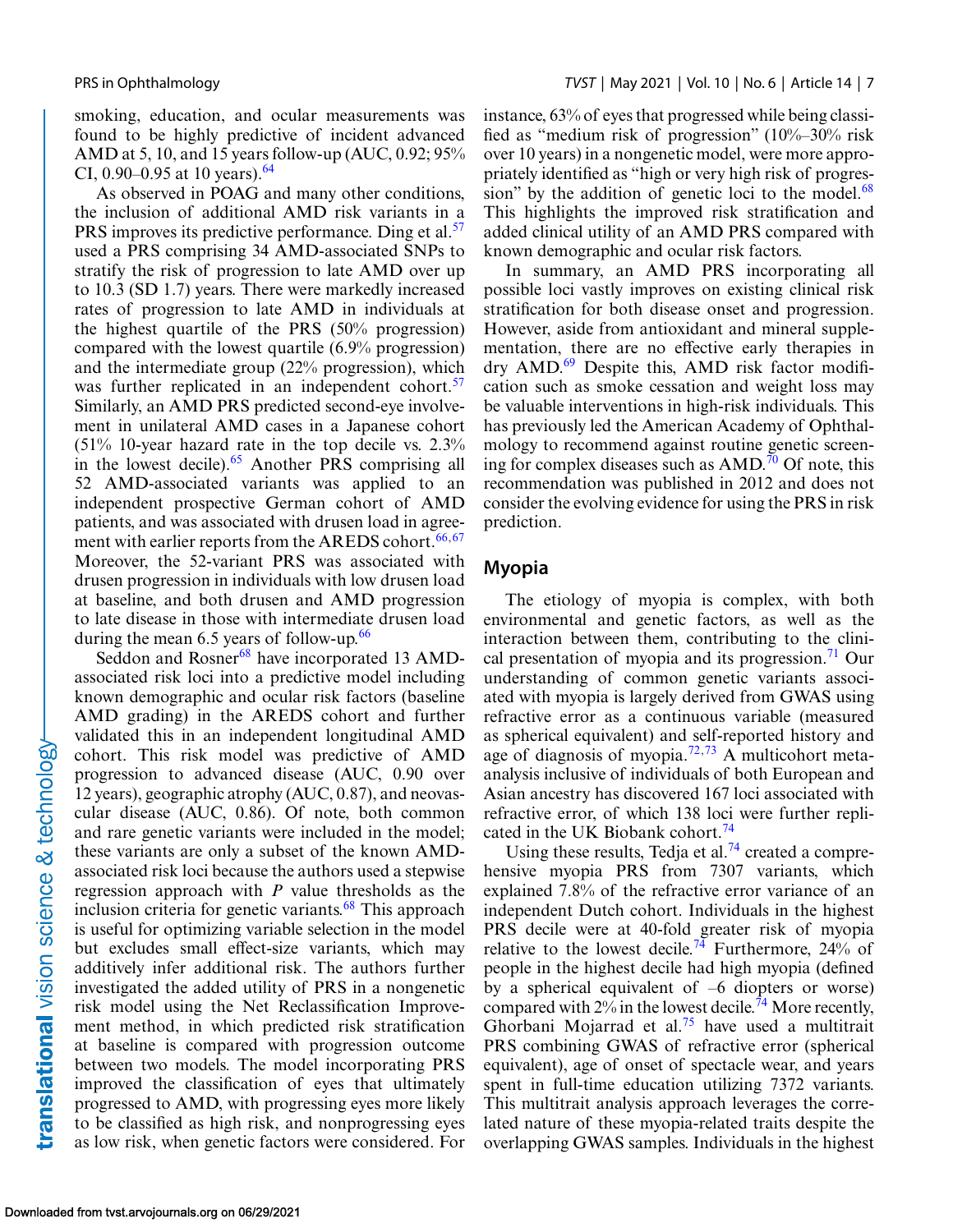decile of this multitrait myopia PRS had 6.1-fold (95% CI, 3.4–10.9) higher risk of developing high myopia relative to the rest, a risk that could not otherwise be inferred readily using demographic risk factors. This is of particular clinical significance, as high myopia is associated with complications that can lead to irreversible vision impairment, most commonly as a result of myopic macular degeneration.<sup>[76](#page-12-0)</sup> Finally, combining the myopia PRS with information on the number of myopic parents was more predictive  $(R^2)$  $= 7\%$ ) than either risk factor alone (R<sup>2</sup> = 4.8% and 2.6% for number of myopic parents and PRS, respectively), highlighting the added predictive ability of a PRS-inclusive model.<sup>[77](#page-12-0)</sup>

Despite these findings, myopia PRS have several important limitations. Environmental risk factors, such as near-work and outdoor time, have a high impact on the etiology and progression of myopia in contrast to common genetic loci with low effect-sizes.<sup>[71,74](#page-12-0)</sup> Further, gene-environment interactions significantly affect the clinical phenotype. For instance, Verhoeven et al.<sup>78</sup> have reported lower education significantly masks the genetic penetrance of developing myopia, possibly related to lower time spent in near-work. Among individuals with a high-risk PRS group, the odds of developing a refractive error of at least –3 diopters had a stepwise decline with decreasing education level with an OR of 51, 22, and 7 among high, intermediate, and primary levels of education.<sup>78</sup> This is in agreement with several other studies of myopia-associated variants showing differential and heterogeneous risks of myopia development depending on age and education levels. $79-82$ 

Screening and diagnosis of myopia is relatively easy and affordable especially at a younger age, thereby limiting the clinical utility of genetic testing in myopia prediction. For instance, in a longitudinal study of Chinese twin children, baseline refraction, age, and sex was sufficient to predict risk of high myopia, and the addition of a myopia PRS did not improve the model (AUC 0.9569 vs. 0.9567 respectively;  $P = 0.7$ ).<sup>[83](#page-12-0)</sup> A key limitation of this study, however, is that the PRS was not derived from an ancestrally matched population, likely resulting in a lower signal-to-noise ratio and incorrectly estimating the effect size of the included variants. Despite this, PRS may be useful in identifying individuals at high risk of developing pathological myopia, in which irreversible vision loss is threatened by progressive retinal atrophy, retinal detachment, or choroidal neovascularization.<sup>[74,76](#page-12-0)</sup> This subgroup may benefit from regular screening, counseling, and lifestyle modification such increased time outdoors, which may reduce progression.<sup>84</sup>

## **Future Directions, Advantages, and Limitations of the PRS**

Complex diseases are often diagnosed late in life with a long period of preclinical or "asymptomatic" disease. A key advantage of PRS risk stratification is the ability to identify individuals before they develop symptoms or irreversible pathology, and in some cases also predict the risk of progression.<sup>15,[38,](#page-10-0)[57,68,](#page-11-0)[74](#page-12-0)</sup> Risk stratification is best utilized in which early low-risk intervention can alter the natural history of a disease and improve quality of life, as has been reported across a range of cardiovascular conditions. $22,28,31,85$  $22,28,31,85$ In addition, lifestyle modification (such as increasing time outdoors for myopia, or smoking cessation and dietary modification for AMD) and earlier or more frequent screening strategies can be an effective means of minimizing vision loss. POAG represents an ideal case scenario for the clinical utility of PRS: it is one of the most heritable common human diseases without any strong environmental or lifestyle risk factors $35$ ; has a prolonged asymptomatic disease phase with irreversible vision  $loss^{54}$ ; has good outcomes with early cost-effective and low-risk treatment that can effectively halt vision  $loss<sup>86,87</sup>$ ; there are highly sensitive and noninvasive screening methods available using optical coherence tomography $88$ ; and the availability of highly predictive PRS of disease risk and phenotype. $23,38$ 

In health care systems with finite resources, targeting high-risk individuals with low-risk interventions, and minimizing screening and interventions in lowrisk individuals, will improve the cost-benefit ratio of these strategies and optimize resource allocation. There will be a significant clinical and economic advantage to target screening strategies to individuals at high risk of developing a disease, while saving resources spent on screening low-risk individuals, as has been shown in the cancer screening setting.<sup>[26,32,](#page-10-0)[89](#page-12-0)</sup> PRS can readily be generated from public GWAS summary statistics, and easily updated as newer and larger studies are completed. Because the germline genome is fixed, once generated genomic data can be queried simultaneously at any time with any number of disease-specific PRS. This is particularly beneficial in the fast-paced GWAS literature, in which new risk variants are continuously being reported and can be used to generate new and improved PRS. However, additional research is needed on how best to counsel patients on the risk of multiple diseases and the ethical challenges this imposes. One approach could be a tiered analysis during the lifetime of the individual for different diseases, based on other

translational vision science & technology-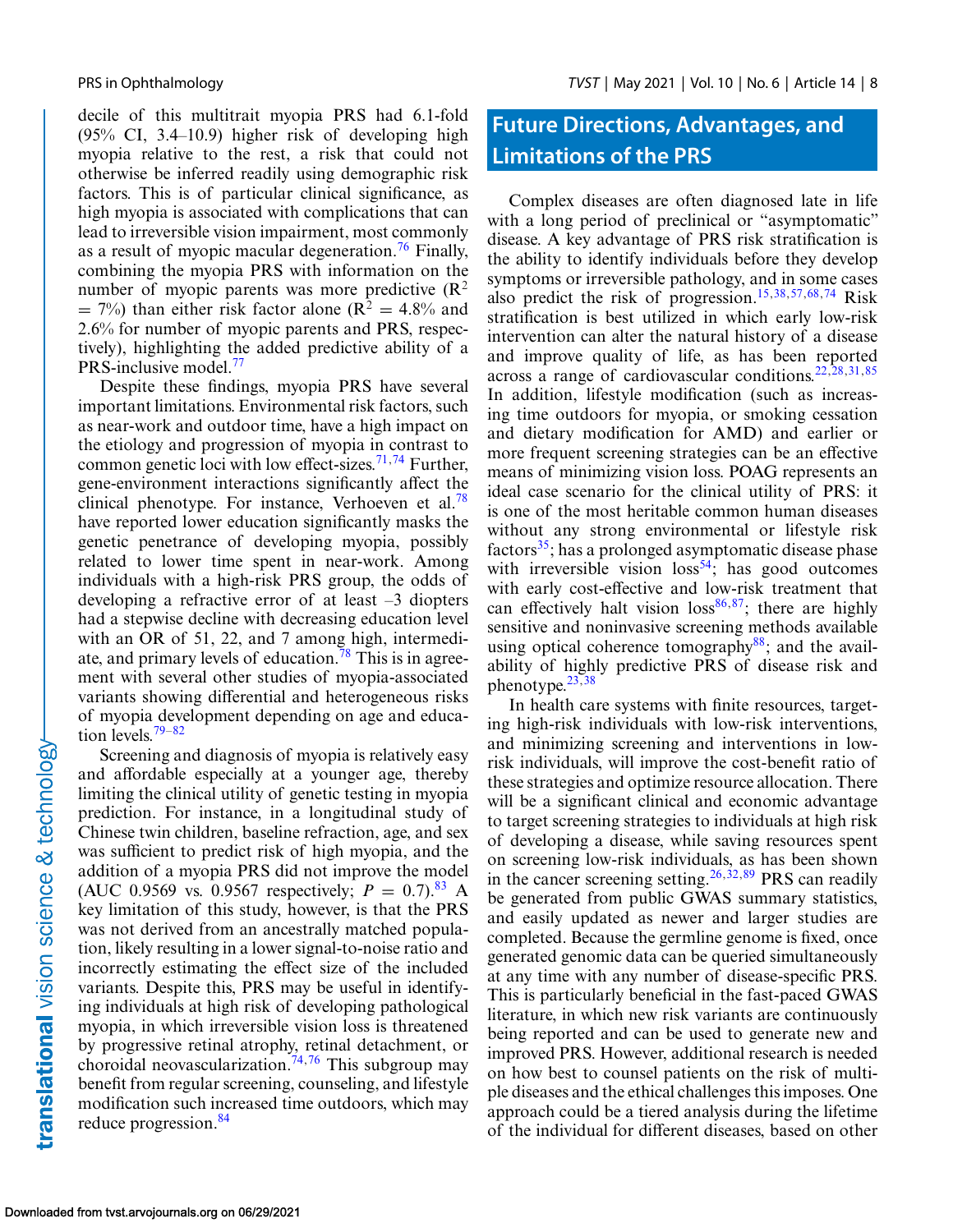relevant acquired risks (notably age) and interventions and lifestyle modifications available at the time.

PRS are an increasingly effective and accurate measure of the genetic component of disease risk, which typically outperforms self-reported family history.<sup>38,[77,90,91](#page-12-0)</sup> Although family history can capture some of the genetic risk of a disease, it is often incomplete, imprecise, and strongly confounded by shared environmental risk factors.<sup>[90](#page-12-0)</sup> Additionally, sporadic cases with no known family history of a disease would also benefit from genetic risk prediction. Nonetheless, PRS is not aimed at replacing clinical history or screening programs as it is not a diagnostic test; rather PRS can serve to improve risk stratification, screening, and clinical decision-making. There is still a need for prospective studies to test the clinical validity and utility of PRS in routine clinical practice. The design of such studies could involve stratification of disease risk based on PRS, potentially followed by randomization of high-risk patients into treatment and control (standard of care) arms. The implementation of PRS in ophthalmic practice can be done at the general practitioner level (primary prevention), optometrists (screening), and specialists (phenotypic and prognostic); however, further research is needed in this area.

There are some challenges to the implementation of PRS in clinical practice. To date, a disproportionate majority of the large-scale GWAS—and thus the PRS derived from them—were performed in populations of European ancestry.<sup>92</sup> There is evidence that there is a disparity in LD patterns and risk allele frequencies between African and non-African populations, which impairs the translation of a majority of the current PRSs to African populations. <sup>[93](#page-12-0)</sup> Therefore the predictive power of a PRS derived from a majority European ancestry cohort can be lower when applied to other ethnicities.<sup>[92](#page-12-0)</sup> For example, although a glaucoma PRS derived from a cohort of European ancestry was predictive of glaucoma risk in South Asian individuals, it had a slightly better predictive power in an independent cohort of European ancestry (AUC of 0.76, 95% CI, 0.73–0.79 vs. AUC of 0.79, 95% CI, 0.75–0.84, respectively).<sup>38</sup> Validation studies and mixed-ancestry GWAS are essential for the effective translation of PRS to clinical practice. Furthermore, there is little consensus on the methodology to calculate PRS, or the analysis methods used to report findings. For instance, reports of top to bottom decile comparisons exaggerate the performance of PRS for clinical settings, in which a relative risk comparison to the general population risk is more clinically relevant. This limits ease of comparison, replication, and validation of the published scores. An evidence-based and

consistent analysis approach, as well as detailed reporting of the variants and methods used to generate each score, will address these issues. This is currently being addressed by the active development of The Polygenic Score Catalog, an online repository of published PRS with full annotation of variants, weights, and reported performance metrics.<sup>94</sup> Finally, PRS research should aim to address clinical questions on the utility of the score in a disease-specific manner, rather than focusing solely on statistical prediction accuracies. For instance, a younger age of disease diagnosis (and thus a higher morbidity) or risk of disease progression or vision loss in the affected or contralateral eye would be more relevant as a translational clinical outcome. Clinicians and genetic counselors are then needed to communicate genetic risk to patients in a personalized manner with actionable monitoring frequencies and lifestyle or pharmacologic intervention suggestions. This implementation, however, will require additional clinician education, updated guidelines, and end-user engagement.

For the adaptation of PRS into clinical practice to be successful, comprehensive understanding of population attitudes toward such testing is critical. It is known that in general, genetic susceptibility testing is well received and supported. Preliminary studies have shown positive interest in genetic testing for Mendelian variants for glaucoma, particularly when applied in appropriate circumstances, such as in families with a strong family history.<sup>[95](#page-13-0)</sup> However, little is known about factors associated with uptake of PRS. A pilot study on using genetic testing to guide behavioral modification for AMD risk reduction reported that about one-third of the participants implemented specific personal protective behaviors following optometrist-guided genetic counseling.<sup>96</sup> Another pilot study assessing uptake of polygenic risk information for breast cancer in women identified that a family history of disease, higher levels of education, and perceived benefit of testing were factors associ-ated with improved uptake.<sup>[97](#page-13-0)</sup> However, more research is needed to better understand barriers to implementation and factors, which may influence patient decisionmaking.

#### **Conclusions**

PRS is a powerful tool in disease risk stratification, and prognostication in common complex diseases. The ideal clinical use scenario is in conditions in which early intervention will alter the natural history of the disease and reduce morbidity or mortality. We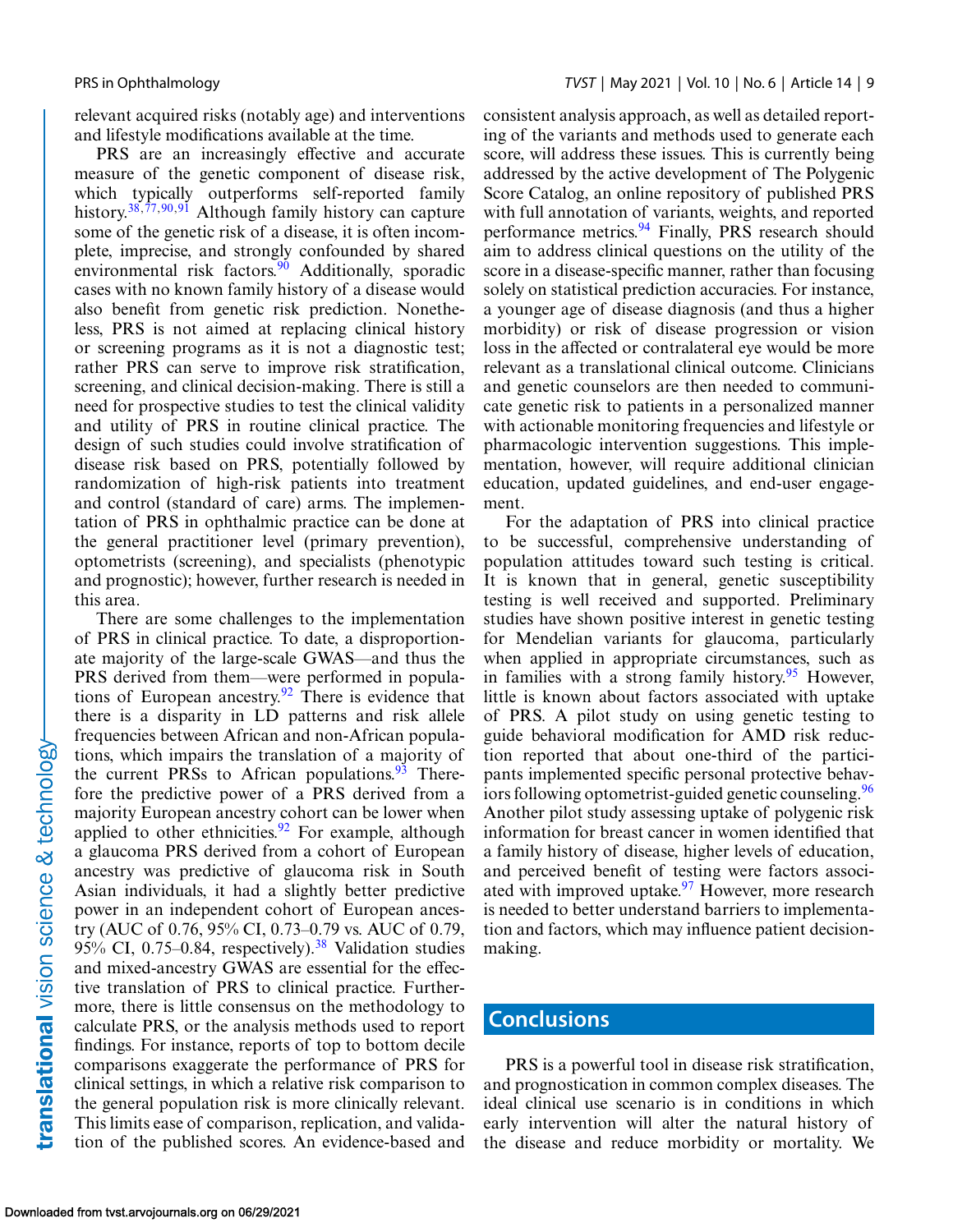<span id="page-9-0"></span>have summarized the existing literature supporting the utility of PRS risk stratification in three major ophthalmic conditions: POAG, AMD, and myopia. In these heritable diseases, PRS is highly informative of disease risk and may offer additional information about disease progression. A major advantage of PRS is the ability to calculate the risk of multiple diseases and phenotypes at any point in life using data from a single genotyping array. Importantly, it is not intended to be a diagnostic test, but rather a risk stratifying tool. Future research should focus on the clinical implementation of the PRS to inform personalized and targeted clinical decision-making.

### **Acknowledgments**

Supported by the National Health and Medical Research Council (NHMRC Program Grant APP1150144 and Project Grant APP1157571). AQ was funded by a full-time Avant Doctor in Training scholarship. JEC was an NHMRC Practitioner Fellow.

Disclosure: **A. Qassim**, None; **E. Souzeau**, None; **G. Hollitt**, None; **M.M. Hassall**, None; **O.M. Siggs**, None; **J.E. Craig**, None

#### **References**

- 1. Abecasis GR, Altshuler D, Auton A, et al. A map of human genome variation from population-scale sequencing. *Nature*. 2010;467(7319):1061–1073.
- 2. Flaxman SR, Bourne RRA, Resnikoff S, et al. Global causes of blindness and distance vision impairment 1990-2020: a systematic review and meta-analysis. *Lancet Glob Health*. 2017;5(12):e1221–e1234.
- 3. Fingert JH, Robin AL, Stone JL, et al. Copy number variations on chromosome 12q14 in patients with normal tension glaucoma. *Hum Mol Genet*. 2011;20(12):2482–2494.
- 4. Rezaie T, Child A, Hitchings R, et al. Adult-onset primary open-angle glaucoma caused by mutations in optineurin. *Science*. 2002;295(5557):1077– 1079.
- 5. Takahashi VKL, Takiuti JT, Jauregui R, Tsang SH. Gene therapy in inherited retinal degenerative diseases, a review. *Ophthalmic Genet*. 2018;39(5):560– 568.
- 6. Timpson NJ, Greenwood CMT, Soranzo N, Lawson DJ, Richards JB. Genetic architecture: the shape of the genetic contribution to human traits and disease. *Nat Rev Genet*. 2018;19(2):110–124.
- 7. Dron JS, Hegele RA. The evolution of geneticbased risk scores for lipids and cardiovascular disease. *Curr Opin Lipidol*. 2019;30(2):71–81.
- 8. Fritsche LG, Igl W, Bailey JN, et al. A large genome-wide association study of age-related macular degeneration highlights contributions of rare and common variants. *Nat Genet*. 2016;48(2):134– 143.
- 9. Inouye M, Abraham G, Nelson CP, et al. Genomic risk prediction of coronary artery disease in 480,000 adults: implications for primary prevention. *J Am Coll Cardiol*. 2018;72(16):1883–1893.
- 10. Wiggs JL, Pasquale LR. Genetics of glaucoma. *Hum Mol Genet*. 2017;26(R1):R21–R27.
- 11. Vingerling JR, Hofman A, Grobbee DE, de Jong PT. Age-related macular degeneration and smoking. The Rotterdam Study. *Arch Ophthal*. 1996;114(10):1193–1196.
- 12. Chakravarthy U, Augood C, Bentham GC, et al. Cigarette smoking and age-related macular degeneration in the EUREYE Study. *Ophthalmology*. 2007;114(6):1157–1163.
- 13. Khera AV, Chaffin M, Aragam KG, et al. Genomewide polygenic scores for common diseases identify individuals with risk equivalent to monogenic mutations. *Nat Genet*. 2018;50(9):1219–1224.
- 14. Yang J, Benyamin B, McEvoy BP, et al. Common SNPs explain a large proportion of the heritability for human height. *Nat Genet*. 2010;42(7):565–569.
- 15. MacGregor S, Ong JS, An J, et al. Genomewide association study of intraocular pressure uncovers new pathways to glaucoma. *Nat Genet*. 2018;50(8):1067–1071.
- 16. Boyle EA, Li YI, Pritchard JK. An expanded view of complex traits: from polygenic to omnigenic. *Cell*. 2017;169(7):1177–1186.
- 17. Pickrell JK, Berisa T, Liu JZ, Ségurel L, Tung JY, Hinds DA. Detection and interpretation of shared genetic influences on 42 human traits. *Nat Genet*. 2016;48(7):709–717.
- 18. Chatterjee N, Shi J, García-Closas M. Developing and evaluating polygenic risk prediction models for stratified disease prevention. *Nat Rev Genet*. 2016;17(7):392–406.
- 19. Panagiotou OA, Ioannidis JP. What should the genome-wide significance threshold be? Empirical replication of borderline genetic associations. *Int J Epidemiol*. 2012;41(1):273–286.
- 20. Vilhjálmsson BJ, Yang J, Finucane HK, et al. Modeling linkage disequilibrium increases accuracy of polygenic risk scores. *Am J Hum Genet*. 2015;97(4):576–592.
- 21. Mak TSH, Porsch RM, Choi SW, Zhou X, Sham PC. Polygenic scores via penalized regression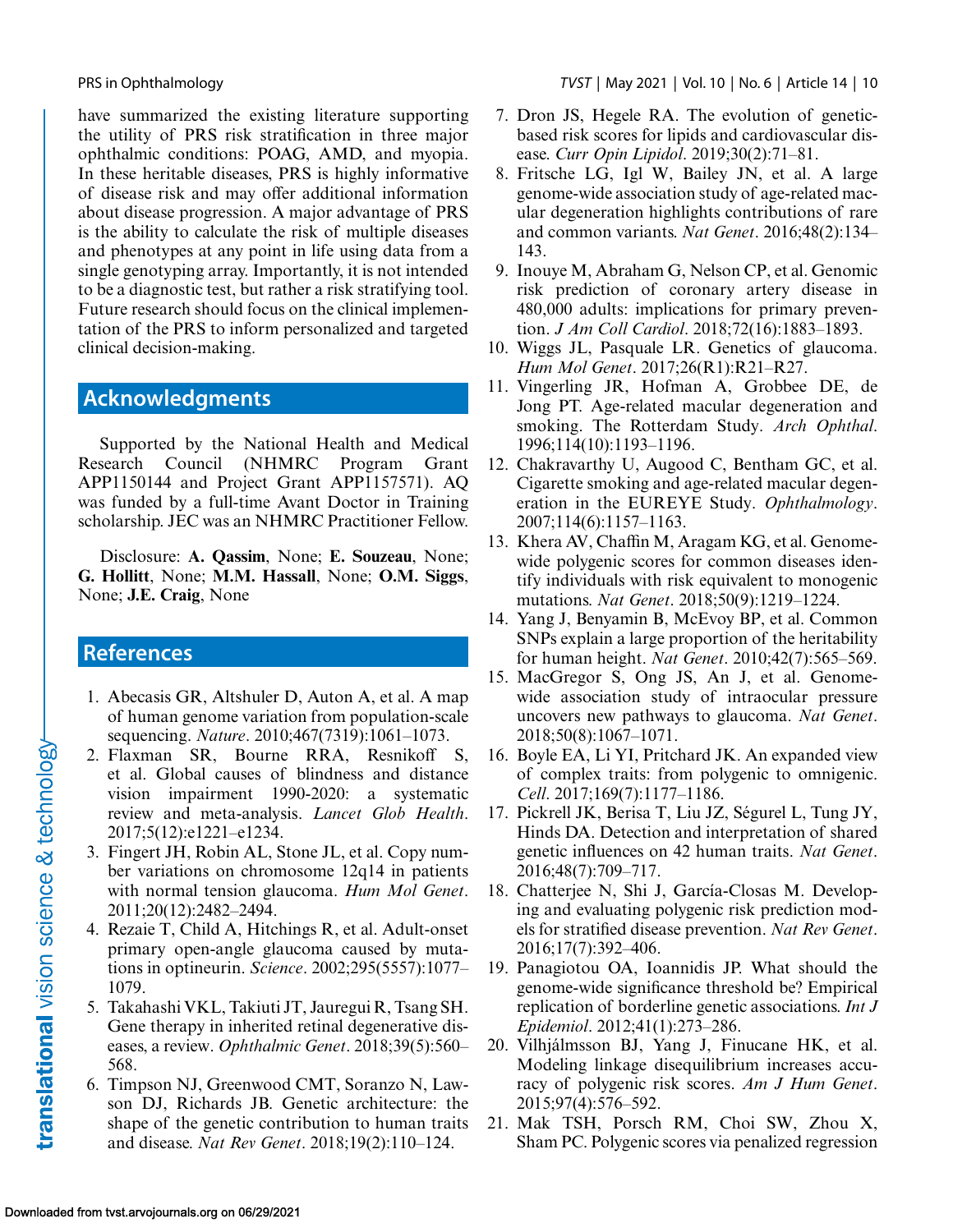<span id="page-10-0"></span>on summary statistics. *Genet Epidemiol*. 2017; 41(6):469–480.

- 22. Mega JL, Stitziel NO, Smith JG, et al. Genetic risk, coronary heart disease events, and the clinical benefit of statin therapy: an analysis of primary and secondary prevention trials. *Lancet*. 2015;385(9984):2264–2271.
- 23. Qassim A, Souzeau E, Siggs OM, et al. An intraocular pressure polygenic risk score stratifies multiple primary open-angle glaucoma parameters including treatment intensity. *Ophthalmology*. 2020;127(7):901–907.
- 24. Pepe MS, Janes HE. Gauging the performance of SNPs, biomarkers, and clinical factors for predicting risk of breast cancer. *J Natl Cancer Inst*. 2008;100(14):978–979.
- 25. Hsu L, Jeon J, Brenner H, et al. A model to determine colorectal cancer risk using common genetic susceptibility loci. *Gastroenterology*. 2015;148(7):1330–1339.e14.
- 26. Mavaddat N, Michailidou K, Dennis J, et al. Polygenic risk scores for prediction of breast cancer and breast cancer subtypes. *Am J Hum Genet*. 2019;104(1):21–34.
- 27. Mistry S, Harrison JR, Smith DJ, Escott-Price V, Zammit S. The use of polygenic risk scores to identify phenotypes associated with genetic risk of schizophrenia: systematic review. *Schizophr Res*. 2018;197:2–8.
- 28. Rutten-Jacobs LC, Larsson SC, Malik R, et al. Genetic risk, incident stroke, and the benefits of adhering to a healthy lifestyle: cohort study of 306 473 UK Biobank participants. *BMJ*. 2018;363:k4168.
- 29. Läll K, Mägi R, Morris A, Metspalu A, Fischer K. Personalized risk prediction for type 2 diabetes: the potential of genetic risk scores. *Genet Med*. 2017;19(3):322–329.
- 30. Fang J, Gong C, Wan Y, Xu Y, Tao F, Sun Y. Polygenic risk, adherence to a healthy lifestyle, and childhood obesity. *Pediatr Obes*. 2019;14(4):e12489.
- 31. Khera AV, Emdin CA, Drake I, et al. Genetic risk, adherence to a healthy lifestyle, and coronary disease. *N Engl J Med*. 2016;375(24):2349–2358.
- 32. Weigl K, Chang-Claude J, Knebel P, Hsu L, Hoffmeister M, Brenner H. Strongly enhanced colorectal cancer risk stratification by combining family history and genetic risk score. *Clin Epidemiol*. 2018;10:143–152.
- 33. Torkamani A, Wineinger NE, Topol EJ. The personal and clinical utility of polygenic risk scores. *Nat Rev Genet*. 2018;19(9):581–590.
- 34. Tham YC, Li X, Wong TY, Quigley HA, Aung T, Cheng CY. Global prevalence of glaucoma and projections of glaucoma burden through 2040: a systematic review and meta-analysis. *Ophthalmology*. 2014;121(11):2081–2090.
- 35. Wang K, Gaitsch H, Poon H, Cox NJ, Rzhetsky A. Classification of common human diseases derived from shared genetic and environmental determinants. *Nat Genet*. 2017;49(9):1319–1325.
- 36. Wolfs RC, Klaver CC, Ramrattan RS, van Duijn CM, Hofman A, de Jong PT. Genetic risk of primary open-angle glaucoma. Populationbased familial aggregation study. *Arch Ophthal*. 1998;116(12):1640–1645.
- 37. Springelkamp H, Iglesias AI, Mishra A, et al. New insights into the genetics of primary open-angle glaucoma based on meta-analyses of intraocular pressure and optic disc characteristics. *Hum Mol Genet*. 2017;26(2):438–453.
- 38. Craig JE, Han X, Qassim A, et al. Multitrait analysis of glaucoma identifies new risk loci and enables polygenic prediction of disease susceptibility and progression. *Nat Genet*. 2020;52(2):160–166.
- 39. Khawaja AP, Jn CB, Wareham NJ, et al. Genomewide analyses identify 68 new loci associated with intraocular pressure and improve risk prediction for primary open-angle glaucoma. *Nat Genet*. 2018;50(6):778–782.
- 40. Mabuchi F, Mabuchi N, Sakurada Y, et al. Additive effects of genetic variants associated with intraocular pressure in primary open-angle glaucoma. *PLoS One*. 2017;12(8):e0183709.
- 41. Tham YC, Liao J, Vithana EN, et al. Aggregate effects of intraocular pressure and cupto-disc ratio genetic variants on glaucoma in a multiethnic Asian population. *Ophthalmology*. 2015;122(6):1149–1157.
- 42. Zanon-Moreno V, Ortega-Azorin C, Asensio-Marquez EM, et al. A multi-locus genetic risk score for primary open-angle glaucoma (POAG) variants is associated with POAG risk in a Mediterranean population: inverse correlations with plasma vitamin c and e concentrations. *Int J Mol Sci*. 2017;18(11):2302.
- 43. Han X, Souzeau E, Ong JS, et al. Myocilin gene Gln368Ter variant penetrance and association with glaucoma in population-based and registrybased studies. *JAMA Ophthalmol*. 2019;137(1):28– 35.
- 44. Gao XR, Huang H, Kim H. Polygenic risk score is associated with intraocular pressure and improves glaucoma prediction in the UK biobank cohort. *Transl Vis Sci Technol*. 2019;8(2):10.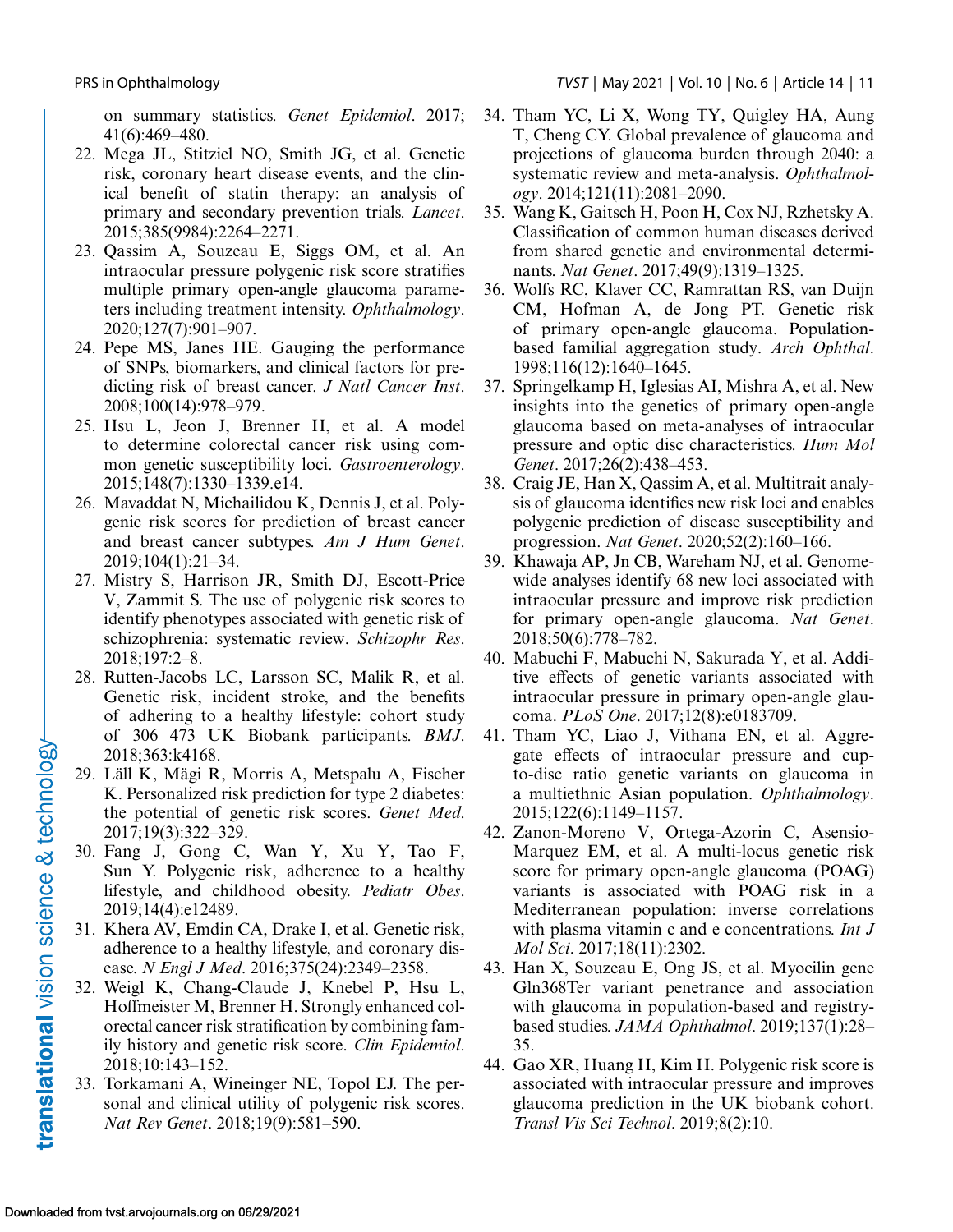<span id="page-11-0"></span>

- 45. Nannini DR, Kim H, Fan F, Gao X. Genetic risk score is associated with vertical cup-todisc ratio and improves prediction of primary open-angle glaucoma in Latinos. *Ophthalmology*. 2018;125(6):815–821.
- 46. Hoffmann TJ, Tang H, Thornton TA, et al. Genome-wide association and admixture analysis of glaucoma in the Women's Health Initiative. *Hum Mol Genet*. 2014;23(24):6634–6643.
- 47. Bonnemaijer PWM, Iglesias AI, Nadkarni GN, et al. Genome-wide association study of primary open-angle glaucoma in continental and admixed African populations. *Hum Genet*. 2018;137(10):847–862.
- 48. Taylor KD, Guo X, Zangwill LM, et al. Genetic architecture of primary open-angle glaucoma in individuals of African descent: the African Descent and Glaucoma Evaluation Study III. *Ophthalmology*. 2019;126(1):38–48.
- 49. Hauser MA, Allingham RR, Aung T, et al. Association of genetic variants with primary open-angle glaucoma among individuals with African ancestry. *JAMA*. 2019;322(17):1682–1691.
- 50. Fan BJ, Bailey JC, Igo RP, et al. Association of a primary open-angle glaucoma genetic risk score with earlier age at diagnosis. *JAMA Ophthalmol*. 2019;137(10):1190–1194.
- 51. Mabuchi F, Mabuchi N, Sakurada Y, et al. Genetic variants associated with the onset and progression of primary open-angle glaucoma. *Am J Ophthalmol*. 2020;215:135–140.
- 52. Qassim A, Mullany S, Awadalla MS, et al. A polygenic risk score predicts intraocular pressure readings outside office hours and early morning spikes as measured by home tonometry. *Ophthalmol Glaucoma*[. 2020, doi:10.1016/j.ogla.2020.12.](http://doi.org/10.1016/j.ogla.2020.12.002) 002.
- 53. Souzeau E, Tram KH, Witney M, et al. Myocilin predictive genetic testing for primary open-angle glaucoma leads to early identification of at-risk individuals. *Ophthalmology*. 2017;124(3):303–309.
- 54. Khawaja AP, Viswanathan AC. Are we ready for genetic testing for primary open-angle glaucoma? *Eye*. 2018;32(5):877–883.
- 55. Warwick A, Lotery A. Genetics and genetic testing for age-related macular degeneration. *Eye*. 2018;32(5):849–857.
- 56. Cooke Bailey JN, Hoffman JD, Sardell RJ, Scott WK, Pericak-Vance MA, Haines JL. The application of genetic risk scores in age-related macular degeneration: a review. *J Clin Med Res*. 2016;5(3):31.
- 57. Ding Y, Liu Y, Yan Q, et al. Bivariate analysis of age-related macular degeneration pro-

gression using genetic risk scores. *Genetics*. 2017;206(1):119–133.

- 58. Buitendijk GHS, Rochtchina E, Myers C, et al. Prediction of age-related macular degeneration in the general population: the Three Continent AMD Consortium. *Ophthalmology*. 2013;120(12):2644– 2655.
- 59. Farwick A, Wellmann J, Stoll M, Pauleikhoff D, Hense HW. Susceptibility genes and progression in age-related maculopathy: a study of single eyes. *Invest Ophthalmol Vis Sci*. 2010;51(2):731–736.
- 60. Joachim N, Kifley A, Colijn JM, et al. Joint contribution of genetic susceptibility and modifiable factors to the progression of age-related macular degeneration over 10 years: the Three Continent AMD Consortium Report. *Ophthalmol Retina*. 2018;2(7):684–693.
- 61. Merle BM, Silver RE, Rosner B, Seddon JM. Adherence to a Mediterranean diet, genetic susceptibility, and progression to advanced macular degeneration: a prospective cohort study. *Am J Clin Nutr*. 2015;102(5):1196–1206.
- 62. Sardell RJ, Persad PJ, Pan SS, et al. Progression rate from intermediate to advanced age-related macular degeneration is correlated with the number of risk alleles at the CFH locus. *Invest Ophthalmol Vis Sci*. 2016;57(14):6107–6115.
- 63. Seddon JM, Silver RE, Kwong M, Rosner B. Risk prediction for progression of macular degeneration: 10 common and rare genetic variants, demographic, environmental, and macular covariates. *Invest Ophthalmol Vis Sci*. 2015;56(4):2192–2202.
- 64. Ajana S, Cougnard-Grégoire A, Colijn JM, et al. Predicting progression to advanced age-related macular degeneration from clinical, genetic, and lifestyle factors using machine learning. *Ophthalmology*. 2020:587–597.
- 65. Miyake M, Yamashiro K, Tamura H, et al. The contribution of genetic architecture to the 10 year incidence of age-related macular degeneration in the fellow eye. *Invest Ophthalmol Vis Sci*. 2015;56(9):5353–5361.
- 66. Heesterbeek TJ, de Jong EK, Acar IE, et al. Genetic risk score has added value over initial clinical grading stage in predicting disease progression in age-related macular degeneration. *Sci Rep*. 2019;9(1):6611.
- 67. Hoffman JD, van Grinsven MJ, Li C, et al. Genetic association analysis of drusen progression. *Invest Ophthalmol Vis Sci*. 2016;57(4):2225–2231.
- 68. Seddon JM, Rosner B. Validated prediction models for macular degeneration progression and predictors of visual acuity loss identify high-risk individuals. *Am J Ophthalmol*. 2019;198:223–261.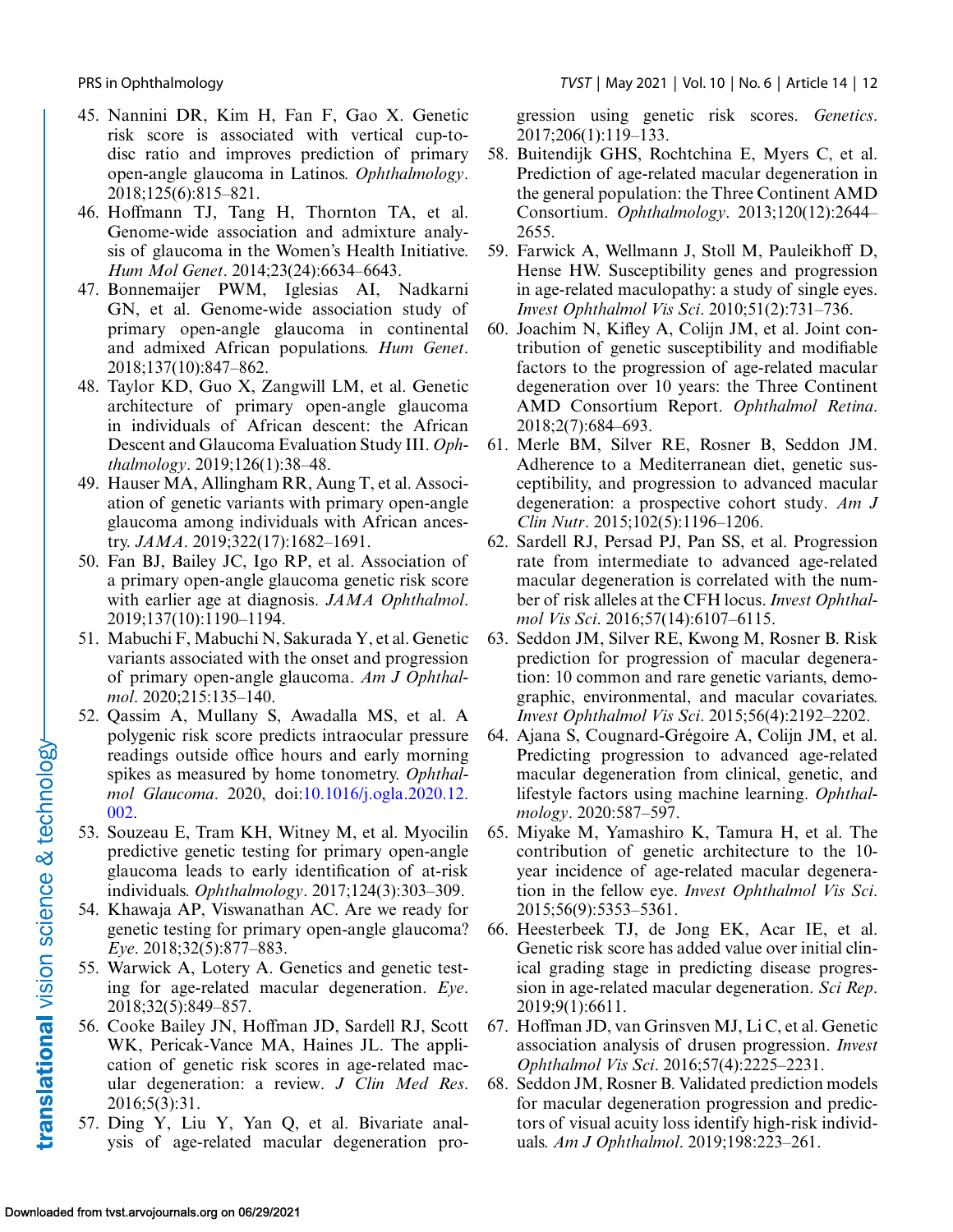<span id="page-12-0"></span>

- 69. Chew EY, Clemons TE, Agrón E, et al. Longterm effects of vitamins C and E,  $\beta$ -carotene, and zinc on age-related macular degeneration: AREDS report no. 35. *Ophthalmology*. 2013;120(8):1604– 1611.e4.
- 70. Stone EM, Aldave AJ, Drack AV, et al. Recommendations for genetic testing of inherited eye diseases: report of the American Academy of Ophthalmology task force on genetic testing. *Ophthalmology*. 2012;119(11):2408–2410.
- 71. Morgan IG, French AN, Ashby RS, et al. The epidemics of myopia: aetiology and prevention. *Prog Retin Eye Res*. 2018;62:134–149.
- 72. Kiefer AK, Tung JY, Do CB, et al. Genomewide analysis points to roles for extracellular matrix remodeling, the visual cycle, and neuronal development in myopia. *PLoS Genet*. 2013;9(2):e1003299.
- 73. Verhoeven VJ, Hysi PG, Wojciechowski R, et al. Genome-wide meta-analyses of multiancestry cohorts identify multiple new susceptibility loci for refractive error and myopia. *Nat Genet*. 2013;45(3):314–318.
- 74. Tedja MS, Wojciechowski R, Hysi PG, et al. Genome-wide association meta-analysis highlights light-induced signaling as a driver for refractive error. *Nat Genet*. 2018;50(6):834–848.
- 75. Ghorbani Mojarrad N, Plotnikov D, Williams C, Guggenheim JA. Association between polygenic risk score and risk of myopia. *JAMA Ophthalmol*. 2019;138(1):7–13.
- 76. Verhoeven VJ, Wong KT, Buitendijk GH, Hofman A, Vingerling JR, Klaver CC. Visual consequences of refractive errors in the general population. *Ophthalmology*. 2015;122(1):101–109.
- 77. Ghorbani Mojarrad N, Williams C, Guggenheim JA. A genetic risk score and number of myopic parents independently predict myopia. *Ophthalmic Physiol Opt*. 2018;38(5):492–502.
- 78. Verhoeven VJ, Buitendijk GH, Rivadeneira F, et al. Education influences the role of genetics in myopia. *Eur J Epidemiol*. 2013;28(12):973– 980.
- 79. Cuellar-Partida G, Lu Y, Kho PF, et al. Assessing the genetic predisposition of education on myopia: a Mendelian randomization study. *Genet Epidemiol*. 2016;40(1):66–72.
- 80. Fan Q, Guo X, Tideman JW, et al. Childhood gene-environment interactions and age-dependent effects of genetic variants associated with refractive error and myopia: the CREAM Consortium. *Sci Rep*. 2016;6:25853.
- 81. Mountjoy E, Davies NM, Plotnikov D, et al. Education and myopia: assessing the direction

of causality by mendelian randomisation. *BMJ*. 2018;361:k2022.

- 82. Pozarickij A, Williams C, Hysi PG, Guggenheim JA. Quantile regression analysis reveals widespread evidence for gene-environment or gene-gene interactions in myopia development. *Commun Biol*. 2019;2:167.
- 83. Chen Y, Han X, Guo X, Li Y, Lee J, He M. Contribution of genome-wide significant single nucleotide polymorphisms in myopia prediction: findings from a 10-year cohort of Chinese twin children. *Ophthalmology*. 2019;126(12):1607– 1614.
- 84. Sherwin JC, Reacher MH, Keogh RH, Khawaja AP, Mackey DA, Foster PJ. The association between time spent outdoors and myopia in children and adolescents: a systematic review and meta-analysis. *Ophthalmology*. 2012;119(10): 2141–2151.
- 85. Wang T, Heianza Y, Sun D, et al. Improving adherence to healthy dietary patterns, genetic risk, and long term weight gain: gene-diet interaction analysis in two prospective cohort studies. *BMJ*. 2018;360:j5644.
- 86. Garway-Heath DF, Crabb DP, Bunce C, et al. Latanoprost for open-angle glaucoma (UKGTS): a randomised, multicentre, placebo-controlled trial. *Lancet*. 2015;385(9975):1295–1304.
- 87. Gazzard G, Konstantakopoulou E, Garway-Heath D, et al. Selective laser trabeculoplasty versus eye drops for first-line treatment of ocular hypertension and glaucoma (LiGHT): a multicentre randomised controlled trial. *Lancet*. 2019;393(10180):1505–1516.
- 88. Kansal V, Armstrong JJ, Pintwala R, Hutnik C. Optical coherence tomography for glaucoma diagnosis: an evidence based meta-analysis. *PLoS One*. 2018;13(1):e0190621.
- 89. Fantus RJ, Helfand BT. Germline genetics of prostate cancer: time to incorporate genetics into early detection tools. *Clin Chem*. 2019;65(1):74–79.
- 90. Lambert SA, Abraham G, Inouye M. Towards clinical utility of polygenic risk scores. *Hum Mol Genet*. 2019;28(R2):R133–R142.
- 91. Do CB, Hinds DA, Francke U, Eriksson N. Comparison of family history and SNPs for predicting risk of complex disease. *PLoS Genet*. 2012;8(10):e1002973.
- 92. Martin AR, Kanai M, Kamatani Y, Okada Y, Neale BM, Daly MJ. Clinical use of current polygenic risk scores may exacerbate health disparities. *Nat Genet*. 2019;51(4):584–591.
- 93. Kim MS, Patel KP, Teng AK, Berens AJ, Lachance J. Genetic disease risks can be